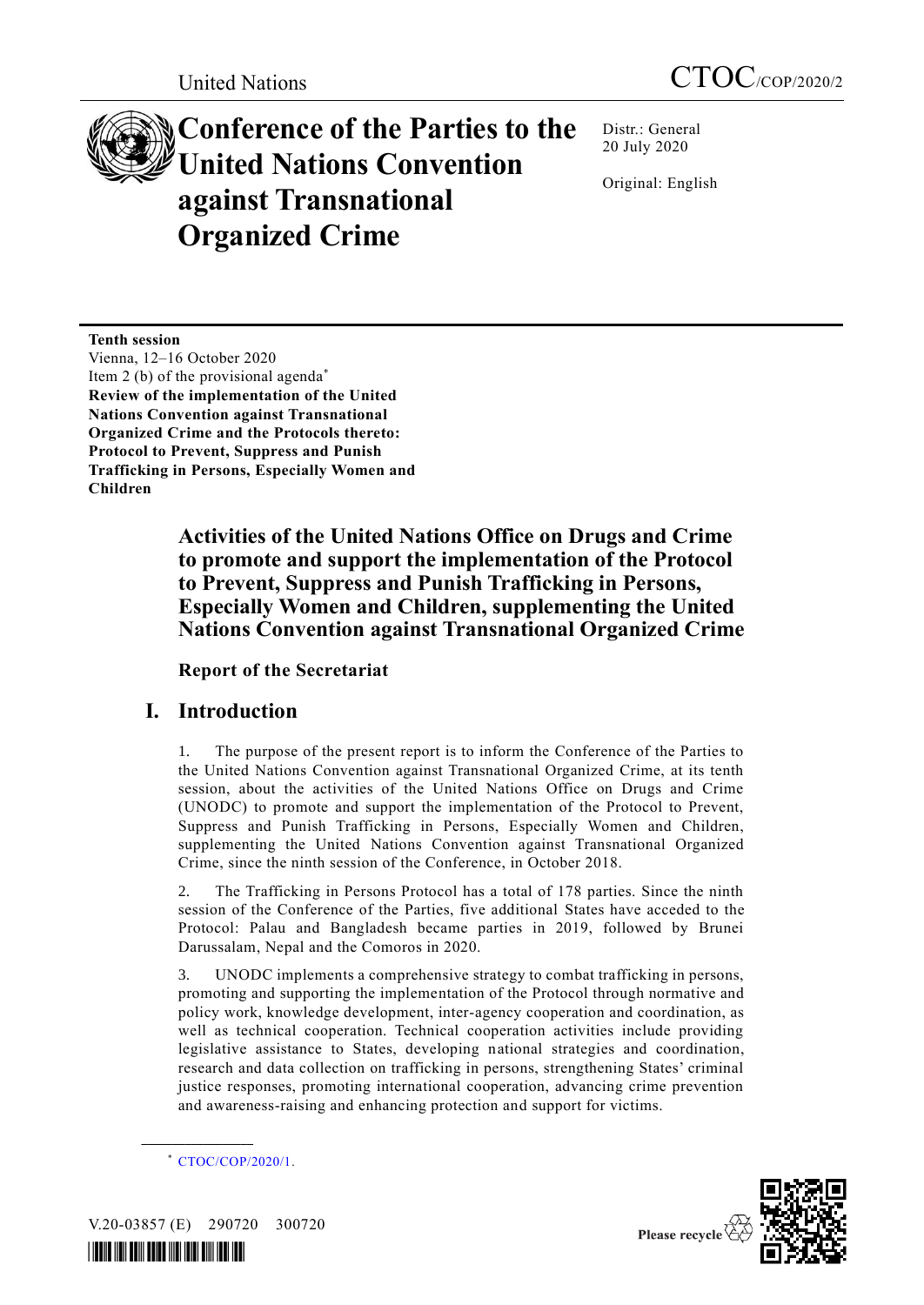4. Since October 2018, UNODC, through its Global Programme against Trafficking in Persons, has trained 2,692 criminal justice practitioners, government officials and civil society representatives (935 female and 1,466 male, plus 291 persons at events for which no gender breakdown was available). The Global Programme undertook targeted technical cooperation activities in 26 countries,  $\frac{1}{1}$  with a total of 63 countries represented in national or regional activities of UNODC focused either on trafficking in persons alone or on trafficking in persons and the smuggling of migrants. In 2019, under the Global Programme, the Transforming Alerts into Criminal Justice Responses to Combat Trafficking in Persons within Migration Flows (TRACK4TIP) regional initiative was launched in eight countries across South America and the Caribbean<sup>2</sup> to enhance the criminal justice response to human trafficking among flows of Venezuelan migrants in the region. Through its Global Action to Prevent and Address Trafficking in Persons and the Smuggling of Migrants (GLO.ACT), UNODC carried out more than 100 activities in 16 countries, focused either on trafficking in persons or on both trafficking in persons and the smuggling of migrants. Those activities included training to build the capacities of practitioners and officials and the development of tailor-made curricula in cooperation with national judicial training academies.

# **II. Activities to assist States in the implementation of the Protocol**

# **A. Normative and policy work, knowledge development and inter-agency cooperation and coordination**

5. UNODC continued to provide guidance and knowledge-based support to intergovernmental bodies and processes, United Nations agencies and regional intergovernmental and non-governmental organizations in promoting and implementing the objectives of the Trafficking in Persons Protocol and fostering related synergies and partnerships.

# **1. Supporting intergovernmental bodies**

# **Conference of the Parties to the United Nations Convention against Transnational Organized Crime**

6. To support the Working Group on Trafficking in Persons at its ninth meeting, held in Vienna from 9 to 11 September 2019, UNODC drafted background papers on crime prevention measures in trafficking in persons, including good practices and gaps and challenges in responding to trafficking in persons [\(CTOC/COP/WG.4/2019/2\)](https://undocs.org/en/CTOC/COP/WG.4/2019/2), and on the roles of diplomatic and consular officials or liaison officers in diplomatic and consular missions in addressing human trafficking [\(CTOC/COP/WG.4/2019/3\)](https://undocs.org/en/CTOC/COP/WG.4/2019/3).

7. In support of the Working Group at its tenth meeting, scheduled to be held in Vienna on 10 and 11 September 2020, UNODC has prepared background papers on appropriate criminal justice responses to victims who have been compelled to commit offences as a result of their being trafficked [\(CTOC/COP/WG.4/2020/2\)](http://undocs.org/CTOC/COP/WG.4/2020/2) and best practices in joint investigation and specialized prosecution [\(CTOC/COP/WG.4/2020/3\)](http://undocs.org/CTOC/COP/WG.4/2020/3).

8. UNODC also supported the development by the Working Group of a questionnaire for the review of the implementation of the Trafficking in Persons Protocol, which was harmonized with the questionnaires addressing the Organized

<sup>1</sup> Algeria, Angola, Aruba, Bolivia (Plurinational State of), Bosnia and Herzegovina, Botswana, Brazil, Colombia, Congo, Curaçao, Dominican Republic, Ecuador, Fiji, Guinea, India, Malawi, Mali, Monaco, Papua New Guinea, Peru, Republic of Moldova, Sri Lanka, State of Palestine, Thailand, Trinidad and Tobago and Zambia.

<sup>2</sup> Aruba, Brazil, Colombia, Curaçao, Dominican Republic, Ecuador, Peru and Trinidad and Tobago.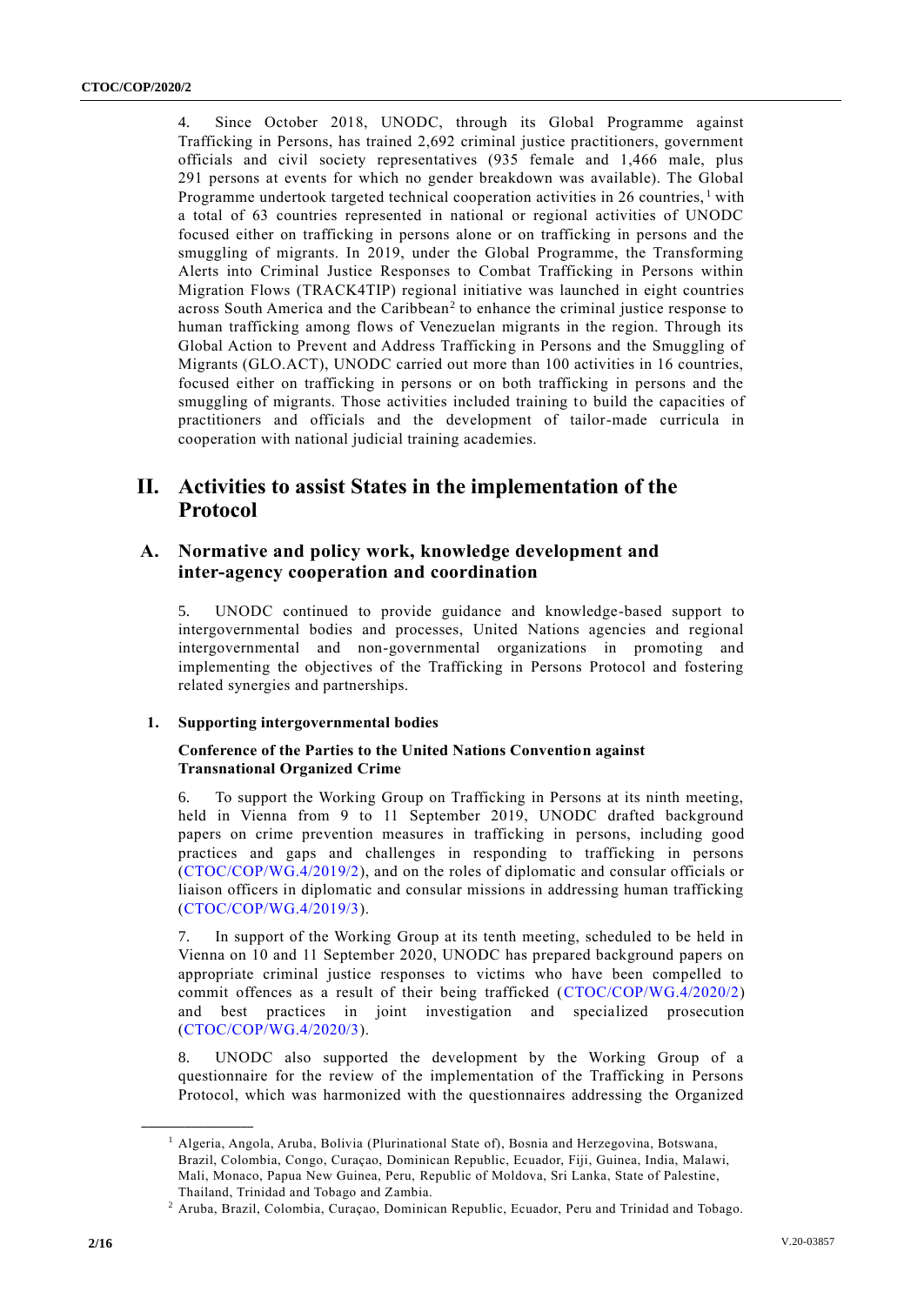Crime Convention and its other Protocols, in accordance with Conference resolutions 8/2 and 9/1.

9. In this regard, UNODC serviced and provided substantive support for the meetings of the open-ended intergovernmental expert group established in accordance with Conference resolution 9/1, which were held in Vienna from 9 to 11 October 2019 and from 13 to 15 July 2020, and for the informal consultations held on 18 and 19 February 2020 and in virtual format on 22 and 27 April 2020. During those meetings, States parties substantively considered the self-assessment questionnaire for the review of the implementation of the Trafficking in Persons Protocol, as well as its harmonization with the self-assessment questionnaires on the Organized Crime Convention and its other Protocols, in accordance with Conference resolutions 8/2 and 9/1.

# *Commission on Crime Prevention and Criminal Justice*

10. The Commission on Crime Prevention and Criminal Justice, at its twenty-eighth session, held from 20 to 24 May 2019, recommended to the Economic and Social Council a draft resolution for adoption by the General Assembly on countering child sexual exploitation and sexual abuse online, in which, among other things, Member States were called upon to ratify the Organized Crime Convention and the Trafficking in Persons Protocol, taking into account the role of those instruments in the fight against trafficking in children, including for the purpose of sexual exploitation.<sup>3</sup>

11. To promote the Protocol and share promising implementation practices, UNODC co-organized or contributed to several expert briefings in the margins of the session, including the high-level event entitled "EU-UNODC cooperation: preventing and addressing trafficking in persons and migrant smuggling", held on 20 May 2019; "Addressing hate crimes against refugees and immigrants in Europe and Asia-Pacific", held on 22 May; "The role of technology in facilitating and addressing sex trafficking", held on 22 May; and "The missing link: how universities are contributing to transforming practices to combat human trafficking and migrant smuggling", held on 23 May.

12. The twenty-ninth session of the Commission, scheduled to be held from 18 to 22 May 2020, was postponed as a result of the coronavirus disease (COVID-19) pandemic.

# *United Nations Congress on Crime Prevention and Criminal Justice*

13. The Fourteenth United Nations Congress on Crime Prevention and Criminal Justice, scheduled to be held in Kyoto, Japan, from 20 to 27 April 2020, was postponed owing to the COVID-19 pandemic. UNODC, however, prepared a relevant background paper on current crime trends, recent developments and emerging solutions, in particular new technologies as means for and tools against crime (A/CONF.234/11), to support the thematic discussions. The paper elaborates, inter alia, on how technology, including information and communications technology, is increasingly used by traffickers to recruit and exploit victims and by law enforcement to investigate trafficking crimes.

# *General Assembly*

**\_\_\_\_\_\_\_\_\_\_\_\_\_\_\_\_\_\_**

14. In the reporting period, UNODC provided substantive support to Member States in discussions leading to the development and implementation of General Assembly resolutions relating to trafficking in persons and to the implementation of the Trafficking in Persons Protocol and the United Nations Global Plan of Action to Combat Trafficking in Persons.

15. At its seventy-third session, the General Assembly adopted resolution [73/195,](https://undocs.org/en/A/RES/73/195) by which it endorsed the Global Compact for Safe, Orderly and Regular Migration.

<sup>&</sup>lt;sup>3</sup> See General Assembly resolution [74/174,](https://undocs.org/en/A/RES/74/174) adopted on 18 December 2019.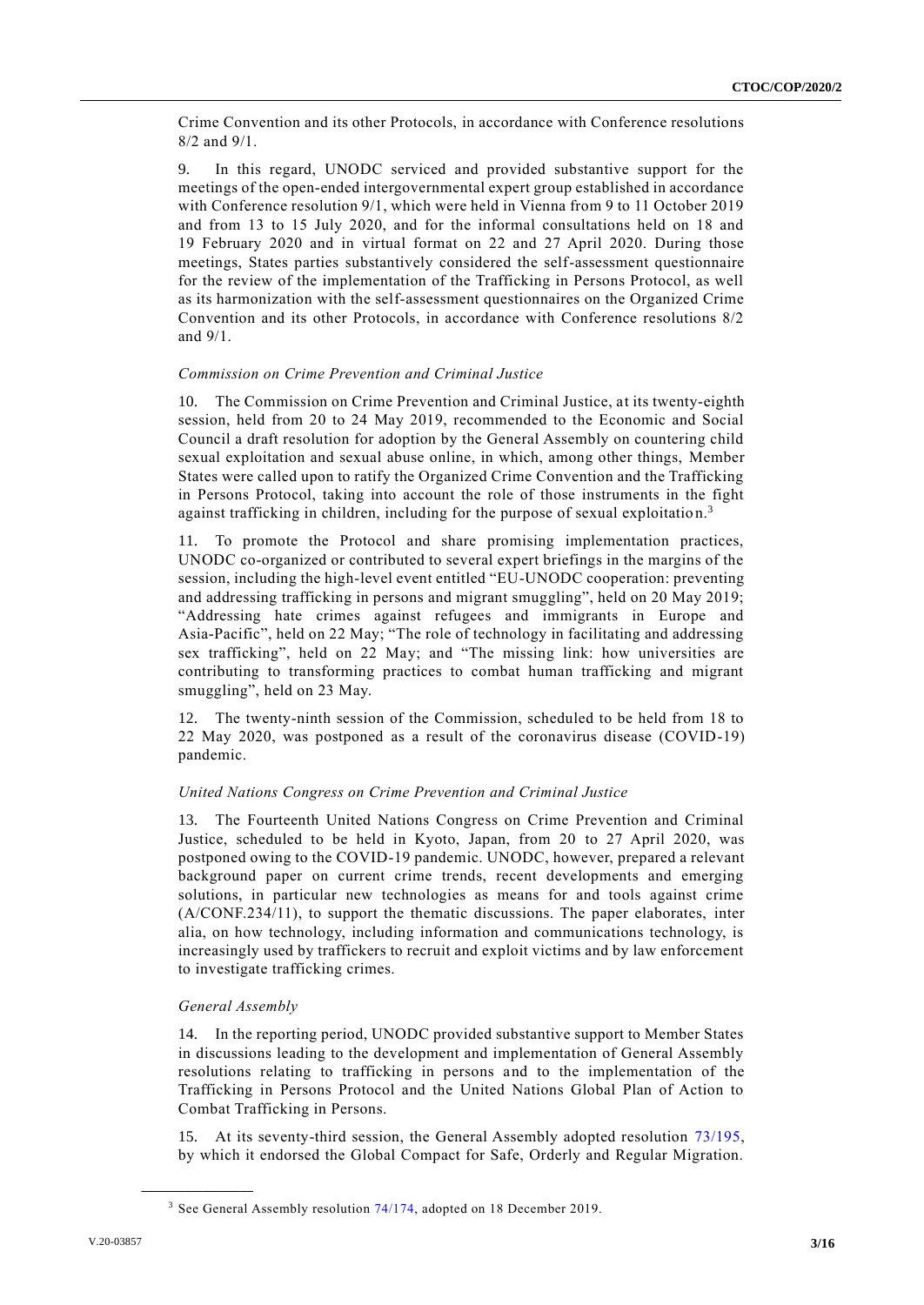Objective 10 of the Global Compact includes commitments by Member States to take legislative and other measures to prevent, combat and eradicate trafficking in persons in the context of international migration. Member States also committed to taking into consideration recommendations from the UNODC *Toolkit to Combat Trafficking in Persons* and other relevant UNODC documents when developing and implementing national and regional policies and measures relating to trafficking in persons. <sup>4</sup> UNODC actively contributed to the process that led to the adoption of the Global Compact, in particular by providing substantive input on topics related to trafficking in persons and the smuggling of migrants. UNODC also became a member of the Executive Committee of the United Nations Network on Migration, charged by the Secretary-General with assisting States in the implementation of the Global Compact.

16. Also at its seventy-third session, the General Assembly adopted resolution [73/189,](https://undocs.org/en/A/RES/73/189) entitled "Strengthening and promoting effective measures and international cooperation on organ donation and transplantation to prevent and combat trafficking in persons for the purpose of organ removal and trafficking in human organs". In 2020, UNODC led the drafting of a report of the Secretary-General on the implementation of the resolution  $(A/75/115)$ , to be submitted to the Assembly at its seventy-fifth session. The report provides background information on trafficking in persons for the purpose of organ removal, as well as on trafficking in human organs, and summarizes the related efforts of United Nations entities concerning technical assistance, research and policy development.

17. During the same session, the General Assembly also adopted resolution [73/146,](https://undocs.org/en/A/RES/73/146) on trafficking in women and girls. In the resolution, the Assembly called upon States to ratify the Trafficking in Persons Protocol, as well as other relevant international instruments; to cooperate, including by sharing knowledge, technical expertise and best practices; to intensify their efforts to prevent and address, with a view to eliminating, the demand that fosters the trafficking of women and girls for all forms of exploitation; to strengthen measures aimed at achieving gender equality and empowering women and girls; and to take into consideration the challenges presented by new methods of recruiting victims of human trafficking, such as the misuse of the Internet by human traffickers, in particular for recruiting children.

18. At its seventy-fourth session, the General Assembly adopted resolution [74/176,](https://undocs.org/en/A/RES/74/176) on improving the coordination of efforts against trafficking in persons. In that resolution, the Assembly welcomed the efforts of UNODC, in cooperation with the United Nations system and relevant international organizations, especially within the framework of the Inter-Agency Coordination Group against Trafficking in Persons, in coordinating policy responses and in assisting Member States in tackling persistent and emerging trends in the field of trafficking in persons. The Assembly also called upon Member States to, inter alia, address factors that contributed to vulnerability to trafficking in persons in countries of origin, transit and destination; to build private public partnerships to support prevention efforts; and to prevent, combat and eradicate trafficking in persons in the context of international migration.

#### *Security Council*

**\_\_\_\_\_\_\_\_\_\_\_\_\_\_\_\_\_\_**

19. In October 2018, the Security Council adopted resolution [2437 \(2018\)](https://undocs.org/en/S/RES/2437(2018)) concerning the smuggling of migrants and trafficking in persons as well as the inspection and seizure of vessels off the coast of Libya. In that resolution, the Council condemned all acts of migrant smuggling and human trafficking into, through and from the Libyan territory and off the coast of Libya. Subsequently, in October 2019, the Council adopted resolution [2491 \(2019\),](https://undocs.org/en/S/RES/2491(2019)) in which it reaffirmed the need to put an end to the ongoing proliferation of, and endangerment of lives by, the smuggling of migrants and trafficking of persons in the Mediterranean Sea off the coast of Libya, and requested the Secretary-General to report to the Council on the implementation of the resolution. UNODC contributed to the drafting of two reports of the

<sup>4</sup> General Assembly resolution [73/195,](https://undocs.org/en/A/RES/73/195) annex, para. 26 (b).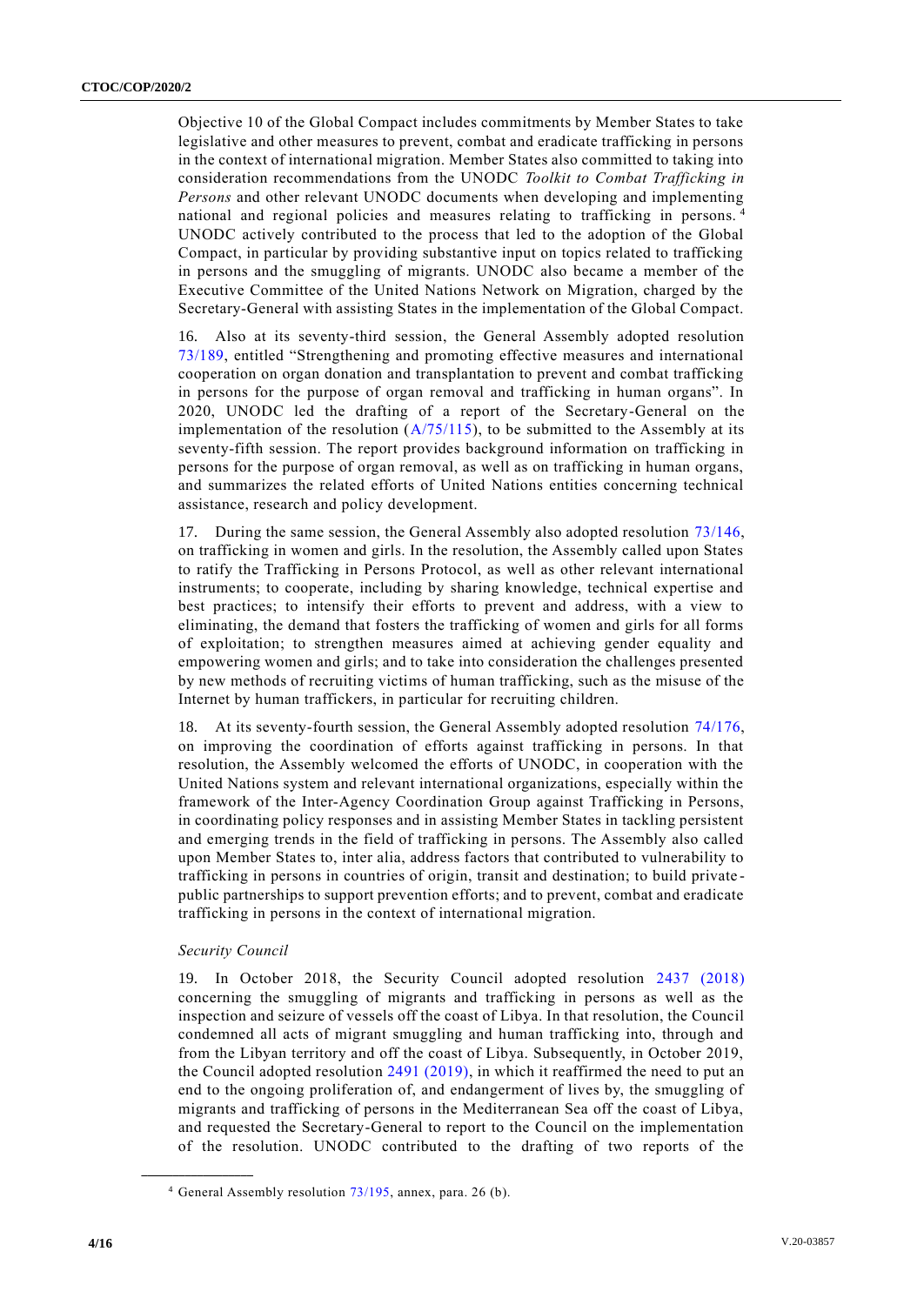Secretary-General on the implementation of those resolutions, focusing on international efforts to combat smuggling and trafficking in the region, including data collection and capacity-building activities.

20. In July 2019, the Security Council adopted resolution [2482 \(2019\),](https://undocs.org/en/S/RES/2482(2019)) in which it called upon Member States to establish serious criminal offences sufficient to prosecute and penalize in a manner duly reflecting the seriousness of the offence of trafficking in persons; to investigate, disrupt and dismantle organized criminal networks involved in trafficking in persons in accordance with national legislation, including anti-money-laundering, anti-corruption and anti-bribery laws and, where appropriate, counter-terrorism laws; and to increase capacity to conduct proactive financial investigations to identify and disrupt trafficking in persons and identify potential linkages with terrorism. In the resolution, the Council further called upon Member States to ensure that all forms of trafficking in persons, including when it is committed in situations of armed conflict or by armed and terrorist groups for the purpose of financing terrorism or to serve any strategic goals of terrorist groups, are addressed, and to consider establishing jurisdiction to end the impunity of offenders.

In 2019, in response to a specific situation analysis and Security Council resolutions [2331 \(2016\)](https://undocs.org/en/S/RES/2331(2016)) and [2388 \(2017\),](https://undocs.org/en/S/RES/2388(2017)) UNODC, in partnership with the Integrated Training Service of the Department of Peace Operations and the United Nations Multidimensional Integrated Stabilization Mission in Mali (MINUSMA), developed and deployed a training module on trafficking in persons and the smuggling of migrants for United Nations police officers deployed in MINUSMA. The training has resulted in strengthened capacity of United Nations police personnel deployed in MINUSMA to identify and respond to cases of trafficking in persons and smuggling of migrants, as demonstrated by increased detection of such cases and enhanced support for local law enforcement in their anti-trafficking operations.

# *Other intergovernmental processes*

22. UNODC supported the efforts of the Committee on the Elimination of Discrimination against Women to elaborate a general recommendation on trafficking in women and girls in the context of global migration. In particular, UNODC, in cooperation with the Office of the United Nations High Commissioner for Human Rights (OHCHR) and the Organization for Security and Cooperation in Europe (OSCE), supported the organization of a regional meeting that was held in Vienna in January 2020 and brought together experts from Eastern Europe and Central Asia, representing approximately 20 international and non-governmental organizations, to contribute input and viewpoints feeding into the draft general recommend ation. UNODC continued to assist OHCHR and the Committee in organizing other regional events in Asia, Africa and South America to further develop the general recommendation. UNODC also coordinated an internal review and provided comments to the Committee in the form of a formal submission in May 2020. <sup>5</sup>

# **2. Participation in inter-agency and regional coordination and cooperation mechanisms**

23. UNODC collaborates closely with other intergovernmental organizations, both within and outside the United Nations system, and is active at both the international and regional levels. The Office has signed several memorandums of understanding with organizations with key mandates and expertise in preventing and combating trafficking in persons. The Office also extensively engages with relevant civil society organizations and academia to advance anti-trafficking strategies. Moreover, UNODC has contributed its expertise to several international and regional forums, including the Vienna Migration Conference, organized by the International Centre for Migration Policy Development in November 2019; the nineteenth and twentieth conferences of

<sup>5</sup> Available at

[www.ohchr.org/Documents/HRBodies/CEDAW/TraffickingGlobalMigration/UNOrganisations/U](http://www.ohchr.org/Documents/HRBodies/CEDAW/TraffickingGlobalMigration/UNOrganisations/UNODC-DTA_on_General_Recommendation_Annex1.docx) [NODC-DTA\\_on\\_General\\_Recommendation\\_Annex1.docx.](http://www.ohchr.org/Documents/HRBodies/CEDAW/TraffickingGlobalMigration/UNOrganisations/UNODC-DTA_on_General_Recommendation_Annex1.docx)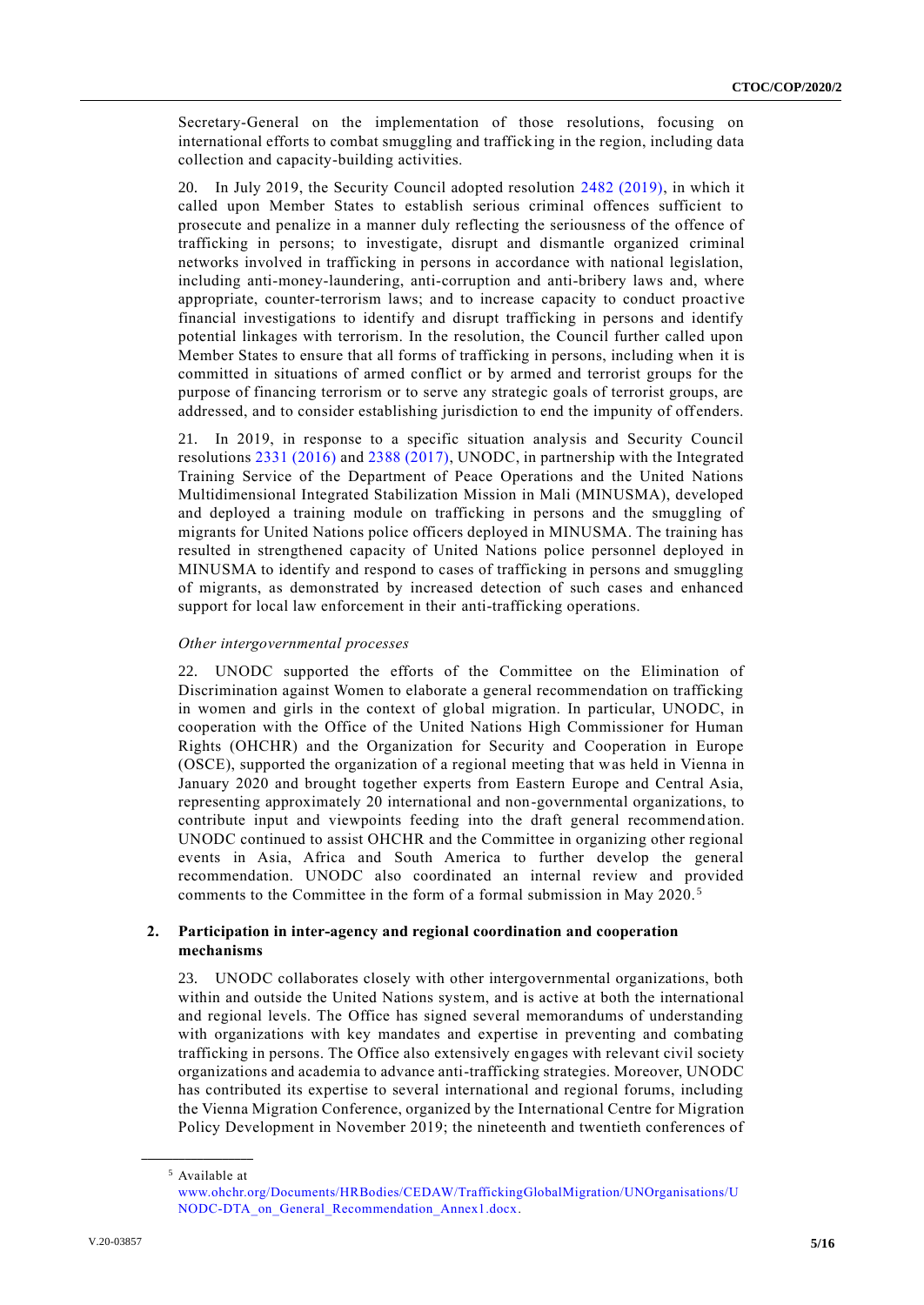the Alliance against Trafficking in Persons, organized by OSCE in April 2019 and July 2020, respectively; the Forum on Business and Human Rights in November 2019; and the Alliance 8.7 Global Coordination Group meetings held in November 2019 and May 2020.

#### *Inter-Agency Coordination Group against Trafficking in Persons*

24. Following the first meeting of the Inter-Agency Coordination Group against Trafficking in Persons at the level of principals of the relevant United Nations agencies and organizations, held in London in May 2018, <sup>6</sup> UNODC continued to act as permanent coordinator of and secretariat to the Group. Progress included a significant expansion of the breadth and depth of the engagement of the Group, which now comprises 27 entities. In the reporting period, new members included the Council of Europe, the Special Rapporteur on trafficking in persons, especially in women and children, the International Telecommunication Union, the Council of the Baltic Sea States and the Organization of American States, furthering the geographical and regional reach of inter-agency work against trafficking in persons.

25. In 2019 and 2020, UNODC facilitated the first co-chairing arrangement of the Coordination Group between a United Nations entity and a regional organization, namely, the United Nations Entity for Gender Equality and the Empowerment of Women (UN-Women) and OSCE. The Group enhanced policy coherence across diversified and specialized international organizations and supported States, civil society and practitioners in mobilizing multi-stakeholder responses, with the Group's extensive network and coverage being instrumental in creating synergies among entities, including at the country level.

26. During the reporting period, the Coordination Group increased its outputs and activities through the adoption of a biennial work plan administered by its secretariat, which is led by UNODC. Examples include guidance for Member States and practitioners on persistent and emerging trends in trafficking in persons, such as the nexus between technology and trafficking, as well as on the implementation of the principle of non-punishment of victims of trafficking and on trafficking for forced labour. Related policy briefs were published in July 2019, March 2020 and June 2020, and advocacy and outreach events were held in the margins of intergovernmental processes, such as the high-level political forum on sustainable development in July 2019 and the high-level segment of the seventy-fourth session of the General Assembly in September 2019.<sup>7</sup>

27. In addition, the Coordination Group initiated a policy dialogue to advance public and private sector responses to trafficking in supply chains through sustainable procurement. On 9 September 2019, a multi-stakeholder panel of national experts and practitioners briefed State representatives in the margins of the meeting of the Working Group on Trafficking in Persons. In February 2020, the Group conducted, in cooperation with the Group of Friends United against Human Trafficking, a policy discussion on addressing trafficking in persons in supply chains in the margins of the forty-third session of the Human Rights Council in Geneva. The discussion also covered the role of public-private partnerships. In response to the report of the Secretary-General pursuant to General Assembly resolution [72/195,](https://undocs.org/en/A/RES/72/195) entitled "Improving the coordination of efforts against trafficking in persons"  $(A/74/127)$ , the Group continued to facilitate opportunities to enhance mitigation strategies against

<sup>6</sup> See General Assembly resolution 72/195. For further details on the meeting at the level of principals, see [https://icat.network/events/first-high-level-meeting-icat-promotes-better](https://icat.network/events/first-high-level-meeting-icat-promotes-better-coordination-end-human-trafficking)[coordination-end-human-trafficking.](https://icat.network/events/first-high-level-meeting-icat-promotes-better-coordination-end-human-trafficking)

 $7$  To increase the distribution and dissemination of its policy recommendations and tools, the Coordination Group also released periodic reports and a fact sheet outlining its mandate, work and composition, as well as the first publicly available Chairs' Annual Report covering the main achievements and developments under OSCE and UN-Women as Co-Chairs in 2019. All products of the Group are easily accessible on its website and are made available in multiple languages. See the Group's publications catalogue at [https://icat.network/sites/default/files/publications/](https://icat.network/sites/default/files/publications/documents/ICAT%20publications%20catalogue_%20May2020_1.pdf) [documents/ICAT%20publications%20catalogue\\_%20May2020\\_1.pdf.](https://icat.network/sites/default/files/publications/documents/ICAT%20publications%20catalogue_%20May2020_1.pdf)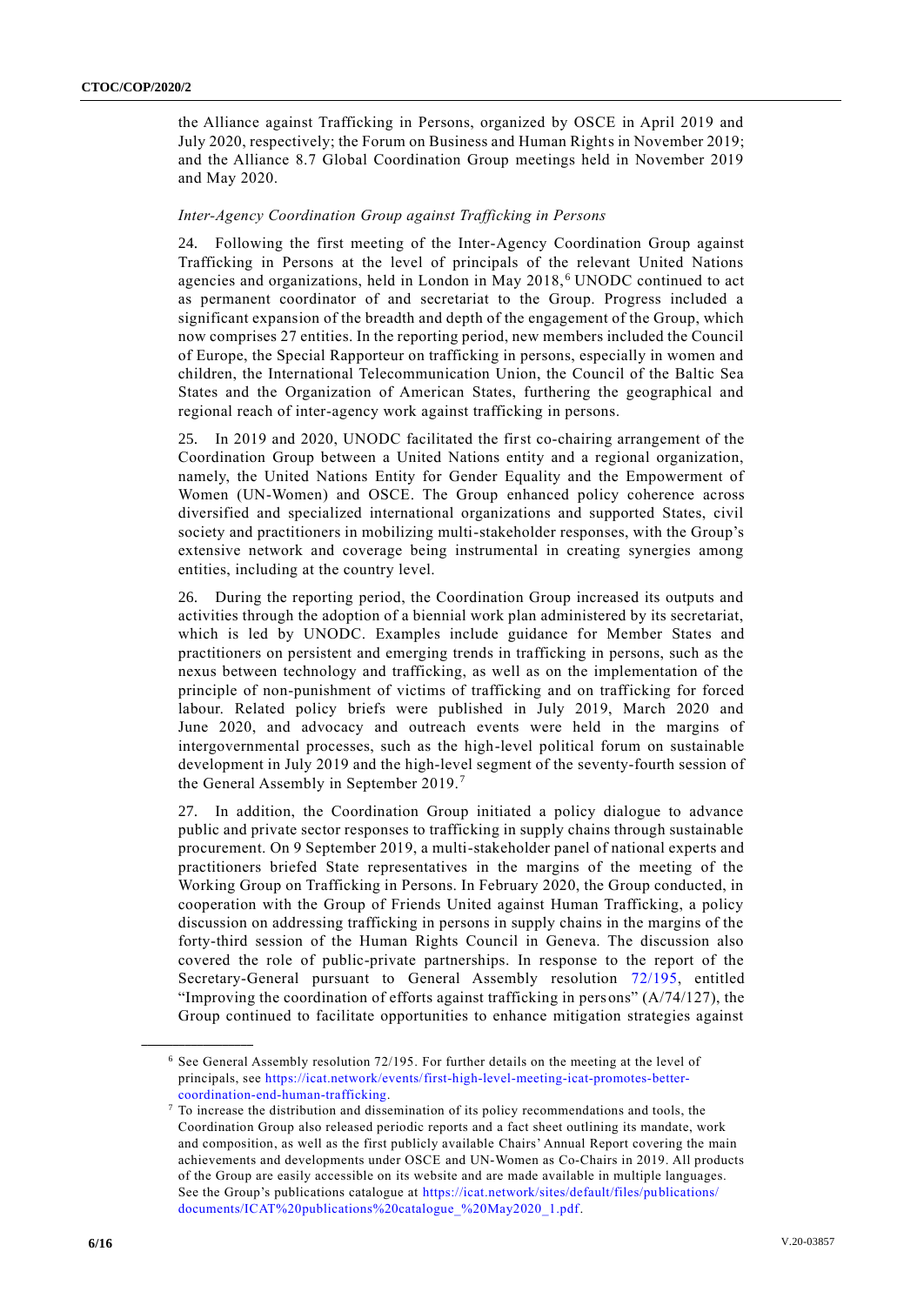trafficking in persons in supply chains across international and regional organizations, to minimize the risk that their vendors or suppliers might engage in trafficking in persons for the purpose of labour exploitation, as well as other types of exploitation, in line with Security Council resolutions [2331 \(2016\)](https://undocs.org/en/S/RES/2331(2016)) and [2388 \(2017\).](https://undocs.org/en/S/RES/2388(2017))

28. In line with its mandate, the Coordination Group continued to contribute to relevant intergovernmental processes. In 2019, the Group provided a joint submission<sup>8</sup> to the Committee on the Elimination of Discrimination against Women on the draft general recommendation on trafficking in women and girls in the context of global migration, as well as comments<sup>9</sup> in 2020 on the first draft, emphasizing the importance of criminal justice responses and of addressing the demand for goods or services that are produced or provided by trafficked persons. In June 2020, at the request of the European Union, the Group developed a joint contribution to a targeted consultation for the new European Union strategy towards the eradication of trafficking in human beings.

29. Since the COVID-19 outbreak, UNODC has engaged the Coordination Group in assessing the multiple dimensions of the impact of the pandemic on trafficking in persons to formulate positions and initiate targeted responses. Through a dedicated call to action, the Group secretariat has mapped, clustered and listed a selection of key resources, which will be continuously updated. In May 2020, the Group secretariat also co-organized an expert webinar to discuss technology applications to address trafficking in persons and the sexual exploitation of children online in times of COVID-19, and provided guidance to United Nations officials and personnel, including at the country level, thus contributing to the coherence of efforts and action on the ground.

30. In its resolution [74/176,](https://undocs.org/en/A/RES/74/176) adopted in December 2019, the General Assembly welcomed the first meeting of the Coordination Group at the level of principals and requested UNODC, as coordinator of the Group, to continue to convene such meetings on a regular basis. In 2020, the Group began preparations for a second meeting at the level of principals, to be convened in November 2020, which aims to take stock of the Group's latest policy work and to discuss a medium-term strategy marking the twentieth anniversary of the Trafficking in Persons Protocol, as well as sustainable funding strategies.

#### *United Nations Network on Migration*

31. In the reporting period, UNODC engaged as a member of the Executive Committee of the United Nations Network on Migration, along with the International Labour Organization, the International Organization for Migration (IOM), OHCHR, the Department of Social and Economic Affairs, the United Nations Development Programme, the Office of the United Nations High Commissioner for Refugees (UNHCR) and the United Nations Children's Fund. In December 2019, UNODC participated in the annual meeting of the Network in Geneva to take stock of the first year since the adoption of the Global Compact for Migration and took part in the consultation on the regional reviews of the implementation of the Global Compact to discuss strategies in support of the process of reviewing implementation, starting in early 2020 and coordinated by the five Economic Commissions with the support of the broader Network.

32. At the regional level, UNODC is part of the United Nations Networks on Migration established at the regional and national levels, including in Latin America, West and Central Africa, East and Southern Africa, the Middle East and North Africa, South Asia and South-East Asia, as well as the issue-based coalition on large

**\_\_\_\_\_\_\_\_\_\_\_\_\_\_\_\_\_\_** <sup>8</sup> Available at

[https://icat.network/sites/default/files/publications/documents/ICAT%20submission%20to%20CE](https://icat.network/sites/default/files/publications/documents/ICAT%20submission%20to%20CEDAW.pdf) [DAW.pdf.](https://icat.network/sites/default/files/publications/documents/ICAT%20submission%20to%20CEDAW.pdf)

<sup>9</sup> Available at [www.ohchr.org/Documents/HRBodies/CEDAW/GRTrafficking/ICAT.pdf.](https://www.ohchr.org/Documents/HRBodies/CEDAW/GRTrafficking/ICAT.pdf)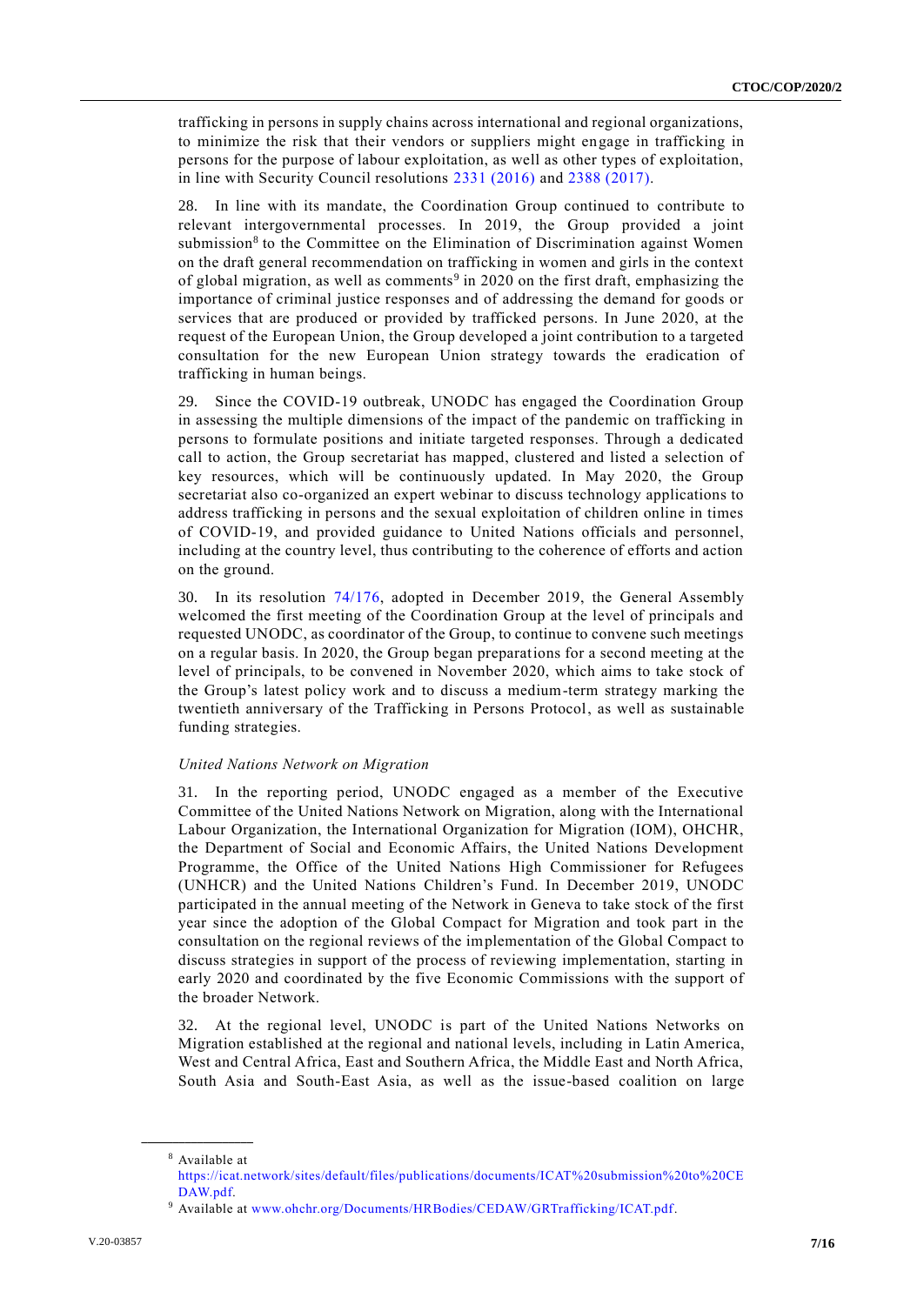movements of people, displacement and resilience for Europe and Central Asia, and regularly attended the meetings of its working group on mixed migration.

33. UNODC has further contributed to the establishment and supported the activities of more than 15 national and regional migration networks, including issue-based coalitions, working closely alongside government counterparts towards the implementation of the Global Compact for Migration and its review process.

## *Cooperation with regional organizations and processes*

34. In Europe, UNODC collaborates closely with OSCE, the European Union and the Council of Europe. UNODC is a member of the Alliance Expert Coordination Team, led by OSCE, and actively participates in its annual meetings, as well as the related annual conference of the OSCE Alliance against Trafficking in Persons.

35. In Latin America, UNODC is participating in the protection cluster for Response for Venezuelans, the regional coordination platform for migrants and refugees from the Bolivarian Republic of Venezuela, led regionally by IOM and UNHCR. UNODC contributed to the inclusion of actions on the prosecution of trafficking and smuggling in the recently updated regional response plan for refugees and migrants from the Bolivarian Republic of Venezuela to respond to challenges faced by migrants and refugees because of the COVID-19 pandemic.

36. In the Asia-Pacific region, UNODC continued to contribute to the Bali Process on People Smuggling, Trafficking in Persons and Related Transnational Crime. Along with the other 48 members, UNODC actively participated in high-level policy dialogue and practical capacity-building activities, including through the Regional Support Office, its working groups and the Task Force on Planning and Preparedness. In addition, UNODC participated in the regional consultations of the Global Forum on Migration and Development in June and July 2020.

37. In support of the Group of Five for the Sahel, UNODC organized in Burkina Faso, from 29 to 31 July 2019, a regional meeting of the G-5 Sahel Security Cooperation Platform on information-sharing related to cases of trafficking in persons and smuggling of migrants. Recommendations were formulated on data collection and sharing at the national and regional levels. The high-level meeting brought together national Platform stakeholders, including representatives of national police forces and of national central bureaux and regional bureaux of the International Criminal Police Organization (INTERPOL). Since the COVID-19 outbreak, UNODC has been organizing online training events for virtual assistance to the Platform, aimed at supporting the collection of intelligence information on the smuggling of migrants and trafficking in persons. The first webinar was delivered in April 2020.

38. In West Africa, as the permanent secretariat of the follow-up mechanism for the Niamey joint declaration of 16 March 2018 on combating the smuggling of migrants and trafficking in persons, UNODC organized and provided technical support in March 2019 for the first regional conference to establish the permanent monitoring mechanism of the joint declaration in Dakar. The meeting brought together focal persons from African and European States signatories to the joint declaration: Burkina Faso, Chad, Côte d'Ivoire, France, Gambia, Germany, Guinea, Italy, Mali, Mauritania, Netherlands, Niger, Nigeria, Senegal, Spain and United Kingdom of Great Britain and Northern Ireland. The European Union was also represented as a multilateral partner. UNODC presented a matrix of activities developed by Member States to prevent and counter trafficking in persons and the smuggling of migrants at the national, regional and international levels. UNODC also presented a table of indicators and targets to measure the progress made towards the achievement of the recommendations outlined in the Niamey joint declaration.

39. In October 2019, UNODC facilitated the organization of the second regional conference of directors general and high commanders of internal security forces and senior justice officials on the permanent monitoring mechanism of the Niamey joint declaration, held in Abidjan, Côte d'Ivoire. On that occasion, senior officials from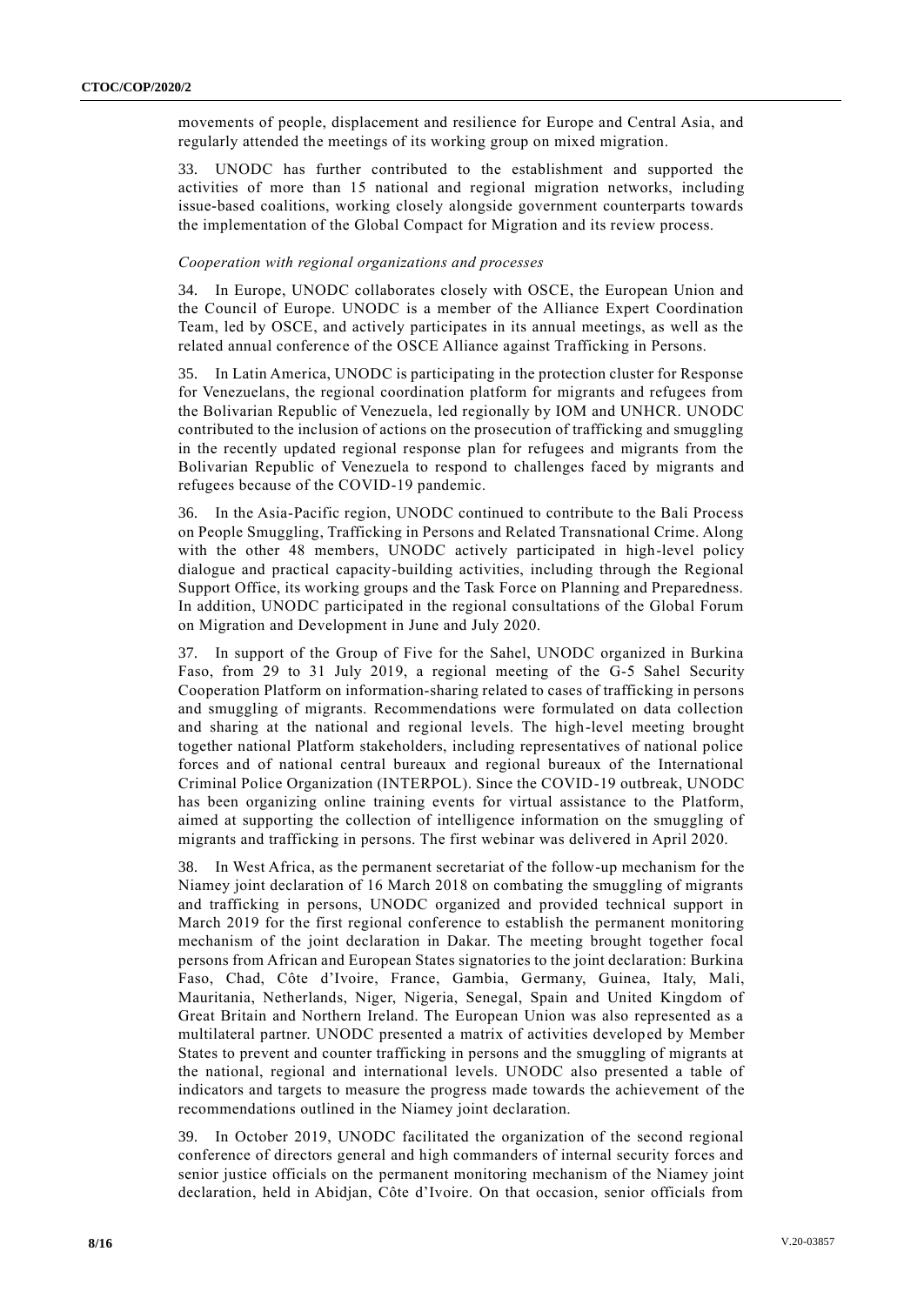States signatories to the joint declaration discussed developments in the fight against trafficking in persons and the smuggling of migrants and made new recommendations to effectively combat those crimes. The high-level meeting provided the opportunity for UNODC to present its liaison magistrate initiative, including results, lessons learned and challenges. The initiative is contributing to enhanced international judicial cooperation between European and West African countries to fight trafficking in persons and the smuggling of migrants, and more specifically to streamlining procedures to facilitate the provision of mutual legal assistance among Member States.

#### **3. Development of knowledge, normative and policy guidance and tools**

40. UNODC continued to produce standard-setting, specialized materials for practitioners that provide guidance on how to detect, investigate and prosecute cases of trafficking in persons, as well as on how to provide protection and assistance to victims of trafficking and vulnerable migrants.

41. In 2020, UNODC finalized revisions of the *Model Law against Trafficking in Persons* and of the legislative guide on the Trafficking in Persons Protocol, two of the core guidance documents developed to support Member States in better addressing trafficking in persons and fulfilling their obligations under the Protocol. Those exercises were the result of a consultative process with anti-trafficking experts that was facilitated by UNODC and brought together experiences from different geographical and legislative contexts. A related issue paper on the international legal definition of trafficking in persons was published at the end of 2018. At the time of reporting, work continued on the development of a handbook on international legal cooperation on trafficking in persons.

42. UNODC continued to expand the Human Trafficking Knowledge Portal, powered by the Sharing Electronic Resources and Laws on Crime (SHERLOC) portal. The Knowledge Portal comprises three databases: a case law database, containing, as of June 2020, 1,525 cases from 113 jurisdictions; a database of legislation, containing, as of June 2020, 553 pieces of legislation from 142 countries; and a bibliographic database containing 125 entries. The Knowledge Portal serves as a practitioners' tool for police investigators, prosecutors and judges; a monitoring tool for government policymakers; an awareness-raising tool for the public and the media; and an information tool for researchers and all those responding to trafficking in persons. Following the publication of *Evidential Issues in Trafficking in Persons Cases: Case Digest* in October 2016, translations into French, Russian, Spanish, Portuguese and Montenegrin were finalized, and a translation into Thai has been started. Furthermore, UNODC developed a mock trial methodology and supplementary materials to tailor the *Case Digest* for use in technical assistance activities. UNODC also fostered partnerships with Member States, international organizations, academic institutions, civil society and international law firms to further expand the Knowledge Portal.

43. In the context of the Education for Justice initiative, under the Global Programme for the Implementation of the Doha Declaration, UNODC developed a series of educational tools to empower educators to teach the next generation about topics related to preventing crime and promoting the rule of law. Those materials were developed for the primary, secondary and tertiary levels of education and can be either used directly or adapted to national contexts. At the primary level, the work of UNODC focused on promoting and teaching values such as acceptance, integrity, respect and fairness. A series of animated videos and comic and colouring books called "The Zorbs" was developed to support children's understanding of exploitation, including of human trafficking. For secondary education, UNODC has developed a video and teacher's guide aimed at critically engaging students aged 13 to 18 in understanding the meaning and impact of trafficking in persons. In addition, a comic book series entitled "San Servolo" has been developed with a view to making the topic of trafficking in persons accessible and engaging, as has a board game called "Enredados" to educate students about different aspects of trafficking in persons, such as vulnerabilities and working together with authorities. At the tertiary level, UNODC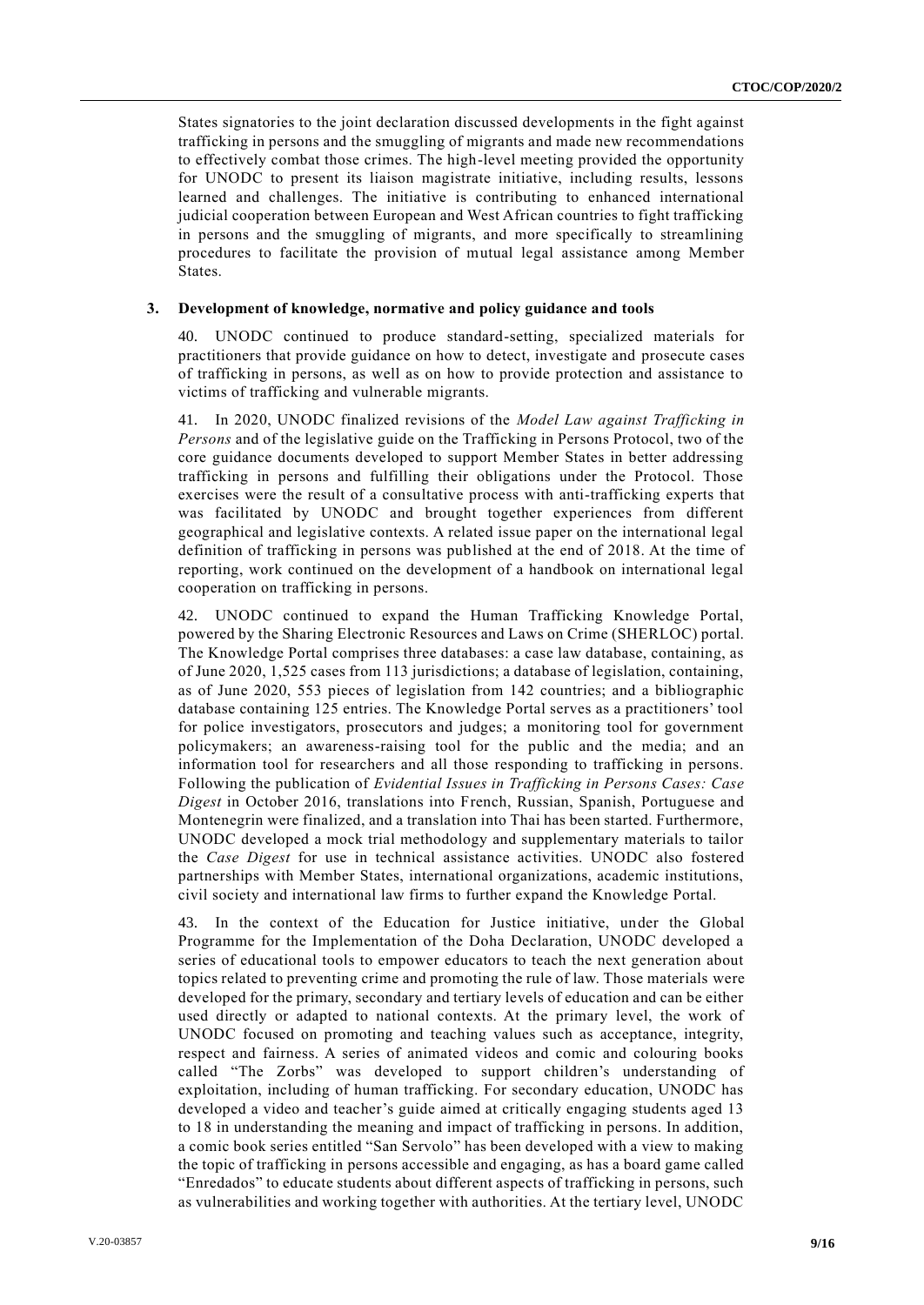has partnered with more than 100 academics and developed nine peer-reviewed modules on trafficking in persons (five devoted exclusively to trafficking in persons and four combined with the smuggling of migrants), accompanied by a teaching guide. A series of three videos has been developed, as supporting teaching materials, on introducing trafficking in persons and the smuggling of migrants, human rights and gender. Finally, two additional modules that bring regional perspectives into those issues, one in Spanish for Latin America and one in French for francophone Africa, have been developed to adjust the material to regional contexts.

44. UNODC is further expanding the knowledge base for responses to trafficking in persons. Examples include the development of a study on the concept of "harbouring" to support a clarified understanding of the international legal definition of trafficking in persons, as called for by the Working Group on Trafficking in Persons. The study will provide an overview of States' practices and offer policy guidance for further consideration by Member States and practitioners. In addition, UNODC is conducting a case analysis on female offenders of trafficking for sexual exploitation who had been previously exploited, in which the jurisprudential treatment of such offenders is being examined.

45. In April 2020, UNODC published a brief<sup>10</sup> on the impact of the COVID-19 pandemic on trafficking in persons based on rapid stocktaking by a community of practice consisting of national, regional and international anti-trafficking experts, academics and non-governmental organizations. The findings were presented in numerous webinars with several stakeholders globally. The Office subsequently published an analysis<sup>11</sup> in which it noted that COVID-19 travel and movement restrictions had not stopped the movement of people fleeing conflict, human rights abuses, violence and dangerous living conditions, while the economic consequences of the pandemic were likely to lead to an increase in trafficking flows from the most affected countries to more affluent destinations.

46. UNODC continued to publish biennial editions of the *Global Report on Trafficking in Persons*, which provides an overview of trafficking patterns and flows at the global, regional and national levels. The fourth edition was published in January 2019. The report is based on data collected by means of a questionnaire sent to Member States every year, and their replies include officially recorded information on cases of trafficking, detected victims and detected offenders in their respective countries.

# **B. Promoting and supporting the implementation of the Protocol through technical cooperation**

47. With regard to technical cooperation in countering trafficking in persons, UNODC provided, in response to requests from Member States, expertise in the following key areas: (a) legislative assistance; (b) criminal justice responses and international cooperation; (c) data collection and research; (d) prevention and awareness-raising; and (e) victim protection and support. UNODC conducted activities to support Member States in preventing and combating trafficking in persons, including mentoring and tailor-made technical cooperation, through its headquarters and field offices across Africa, the Middle East, Asia, Europe and Latin America and the Caribbean.

#### **1. Legislative assistance and development of national strategies and coordination**

48. UNODC continued to provide Member States with tailor-made, specialized legislative assistance to develop effective national legislation in line with the requirements of the Trafficking in Persons Protocol and to ensure its full

<sup>10</sup> Available at [www.unodc.org/documents/Advocacy-](https://www.unodc.org/documents/Advocacy-Section/HTMSS_Thematic_Brief_on_COVID-19.pdf)

[Section/HTMSS\\_Thematic\\_Brief\\_on\\_COVID-19.pdf.](https://www.unodc.org/documents/Advocacy-Section/HTMSS_Thematic_Brief_on_COVID-19.pdf)

<sup>11</sup> [www.unodc.org/documents/data-and-analysis/covid/Covid-related-impact-on-SoM-TiP-web3.pdf.](https://www.unodc.org/documents/data-and-analysis/covid/Covid-related-impact-on-SoM-TiP-web3.pdf)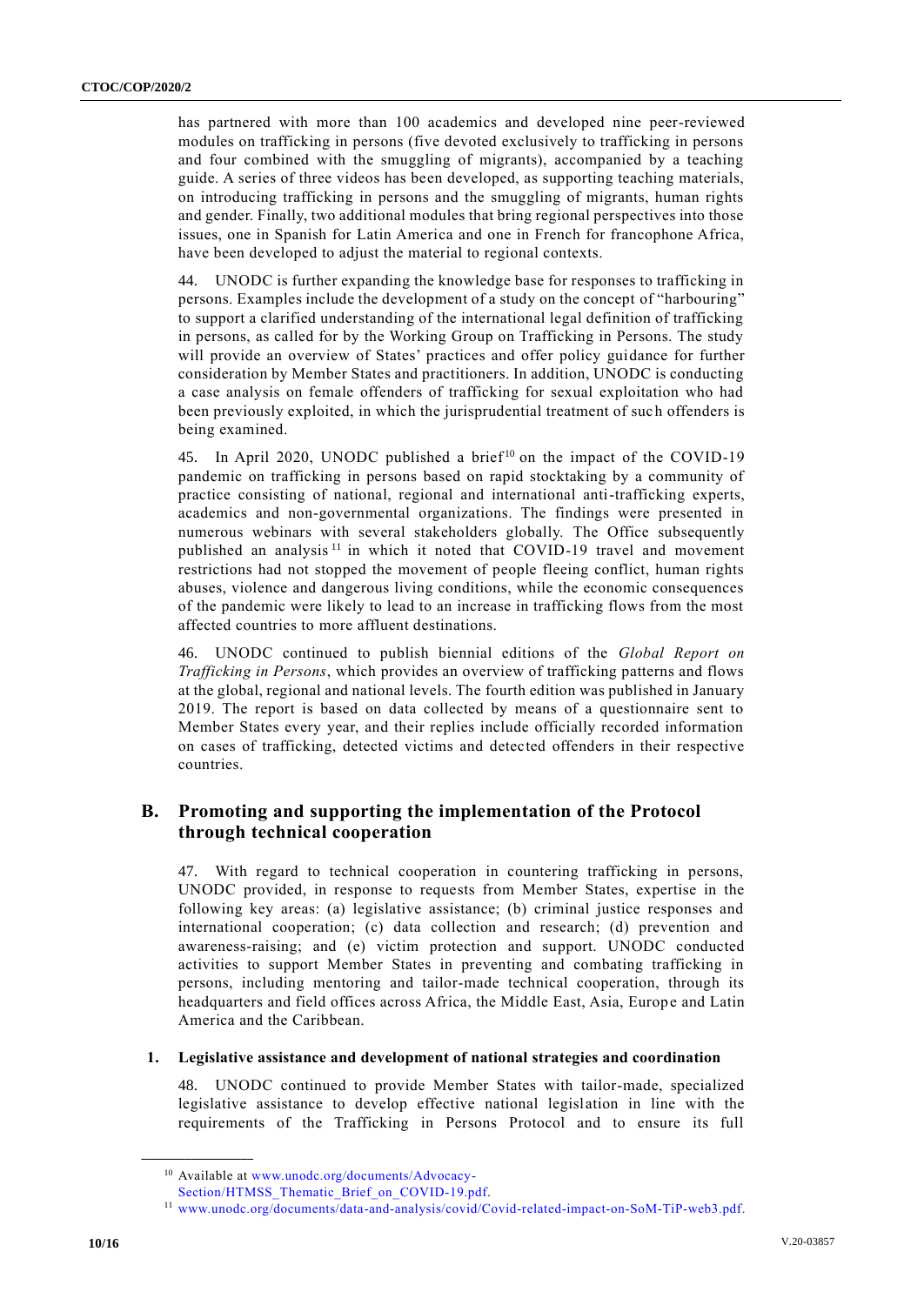implementation. In addition, UNODC carried out assessments of legislative needs, supported the drafting of legislation and provided policy advice to facilitate the effective implementation of the Protocol.

49. In 2018 and 2019, UNODC contributed to the revision of legislation on trafficking in persons in Ethiopia. This entailed support during two drafting sessions, in June and December 2018, organized in the framework of the UNODC Regional Programme for Eastern Africa 2016–2021 and the Better Migration Management programme, funded by the European Union, and with the support of the Global Programme against Trafficking in Persons. The effort resulted in the adoption by Ethiopia, on 1 April 2020, of the Prevention and Suppression of Trafficking in Persons and Smuggling of Persons Proclamation No. 1178/2020.

50. UNODC provided legislative assistance to Mali and Senegal to draft new laws on trafficking in persons, which are currently under official adoption processes in both countries. Moreover, UNODC supported the development of national action plans for Mali and the Central African Republic, as well as the establishment of a national coordinating committee in the Central African Republic.

51. Throughout 2019, UNODC supported the development of amendments to the anti-human trafficking law in Zambia. In partnership with the Zambia Law Development Commission, UNODC convened a legislative review meeting and a legislative drafting workshop in June and October 2019, respectively. The findings and proposals of the stakeholders consulted were compiled and validated in December 2019, and the Commission presented the report and draft legislative amendments to the Ministry of Home Affairs of Zambia in April 2020.

52. On 5 May 2019, UNODC organized a one-day consultative workshop in the Sudan on legislative reform with regard to trafficking, in coordination with the National Committee for Combating Human Trafficking and the Sudanese Centre for Democracy and Development, a non-governmental organization. The consultation included an analysis of the national and international legal frameworks and a comparative analysis of the 2014 anti-human trafficking law of the Sudan and regional and international instruments.

53. Following the participation of two government officials from the Ministry of Justice of South Sudan in a regional pre-accession seminar in Vienna in September 2018, UNODC organized a national pre-accession workshop in May 2019 on the Organized Crime Convention and its Protocols for 30 South Sudanese senior officials from various ministries.

54. UNODC supported Libya and Algeria by organizing national legislative workshops in March and June 2019, respectively. The Office has continued to provide substantive analysis as the Libyan draft law and implementing regulations continue to take shape.

55. UNODC also supported the process of amending the anti-trafficking legislation in India by holding two legislative consultations and providing detailed recommendations and suggestions in view of the ongoing revision of the 2018 anti-human trafficking bill, with a view to making it more comprehensive, gendersensitive, victim-centred and human rights-based.

56. In May 2019, UNODC facilitated a binational meeting between the Permanent Multisectoral Commission against Trafficking in Persons and the Smuggling of Migrants of Peru and the Plurinational Council against Trafficking and Smuggling of Persons of the Plurinational State of Bolivia. At that meeting, the 2017–2018 binational road map was reviewed and the one for the period 2019–2020 approved.<sup>12</sup>

57. UNODC continued to provide legislative assistance to Colombia and the Dominican Republic. In the Dominican Republic, UNODC facilitated broad

<sup>12</sup> See [www.unodc.org/bolivia/es/La-UNODC-apoyo-la-realizacion-de-la-Reunion-Binacional-de-](http://www.unodc.org/bolivia/es/La-UNODC-apoyo-la-realizacion-de-la-Reunion-Binacional-de-Peru-y-Bolivia-contra-la-trata-de-personas.html)[Peru-y-Bolivia-contra-la-trata-de-personas.html.](http://www.unodc.org/bolivia/es/La-UNODC-apoyo-la-realizacion-de-la-Reunion-Binacional-de-Peru-y-Bolivia-contra-la-trata-de-personas.html)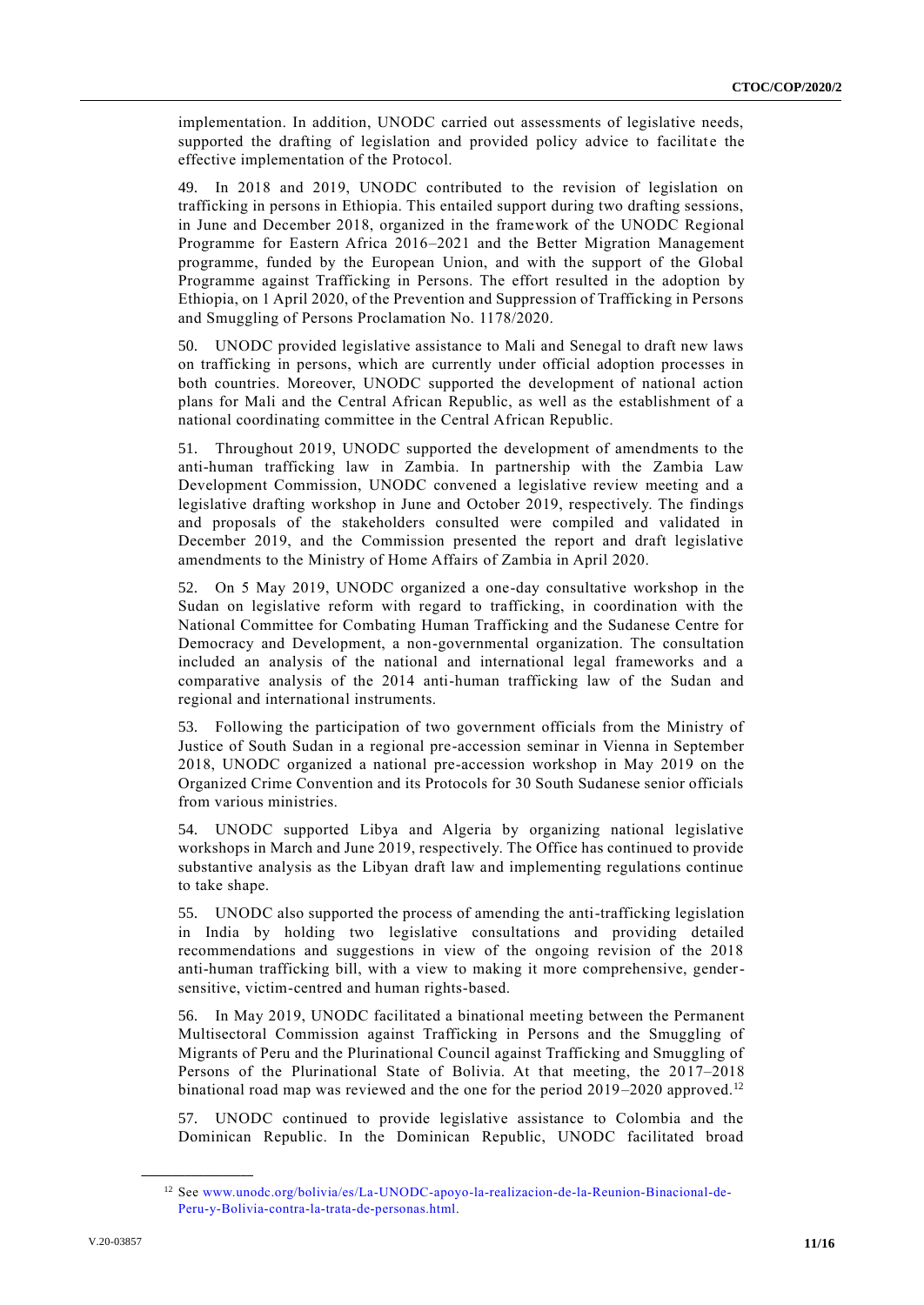consultations involving national institutions, international agencies and civil society for inputs to support the drafting of a new trafficking law, with a first draft currently being consolidated by the country's Ministry of Foreign Affairs. During the reporting period, UNODC supported the elaboration in Colombia of technical guidelines for the assistance of child trafficking victims and the dissemination of those guidelines in priority areas. UNODC continues to support the process of establishing a national referral mechanism in Colombia for cases of trafficking in persons for purposes of forced labour, coordinating efforts with labour inspectors from the Ministry of Labour and the Office of the Attorney General.

58. In Pakistan, in the framework of GLO.ACT in Asia and the Middle East, UNODC conducted extensive advocacy work by regularly engaging senators and members of the National Assembly, which culminated in the passing of the Prevention of Trafficking in Persons Act 2018. The Act safeguards the rights of victims of human trafficking and empowers law enforcement agencies to effectively prosecute organized criminal groups that perpetuate and benefit from the crime. Under the new legislation, drafted by the Federal Investigation Agency with the assistance of UNODC, long prison sentences and substantial fines for traffickers, smugglers and their accomplices can be imposed.

59. In Malaysia, UNODC is currently providing input on the development of the country's third national action plan against trafficking in persons, for the period 2021–2025.

# **2. Strengthening criminal justice responses**

60. UNODC also continued to provide training for criminal justice practitioners in Libya, aiming to strengthen the capacities of the country's law enforcement officers and prosecutors to combat trafficking in persons and the smuggling of migrants. To that end, a three-day workshop was held in Tunisia in February 2019 for 19 Libyan law enforcement officers and prosecutors.

61. UNODC continued to provide capacity-building for Sudanese authorities to tackle trafficking in persons. For instance, from 17 to 21 March 2019, in cooperation with the Judicial and Legal Sciences Institute, the first pilot mock trial training programme was conducted, with a view to building the capacity of police officers, prosecutors and defence lawyers to conduct investigations and criminal trials. The programme provided participants with an opportunity to learn the principles of competent witness examination, victim interviewing and offender interrogation.

62. Mock trial training methodologies based on real case scenarios and interactive simulation exercises have been delivered in a number of States across North Africa, including an exercise in July 2019 that brought together 29 participants from across Morocco, representing investigative police, public prosecutors and judges, as well as a five-day workshop in Algeria in February 2020 focusing on transnational cases and a national workshop for Egyptian criminal justice officials in March 2020.

63. During the reporting period, UNODC also delivered capacity-building activities and training to law enforcement authorities and judicial authorities in Algeria, Burkina Faso, Côte d'Ivoire, Egypt, the Gambia, Ghana, Guinea-Bissau, Liberia, Mali, Mauritania, Morocco, the Niger, Senegal and South Sudan, including to enhance the detection and investigation skills of law enforcement officers on trafficking in persons.

64. In February 2020, UNODC supported a police operation to dismantle a trafficking network operating in the eastern part of Côte d'Ivoire. Before the operation, UNODC delivered a one-day preparatory training event for 32 law enforcement agents on the investigation of trafficking in persons, including on securing evidence, identifying and supporting victims and planning an operation. The field operation was carried out from 4 to 8 February 2020 and involved 49 officers from various law enforcement agencies (the transnational crime unit and local security forces), as well as social services and non-governmental organizations. As a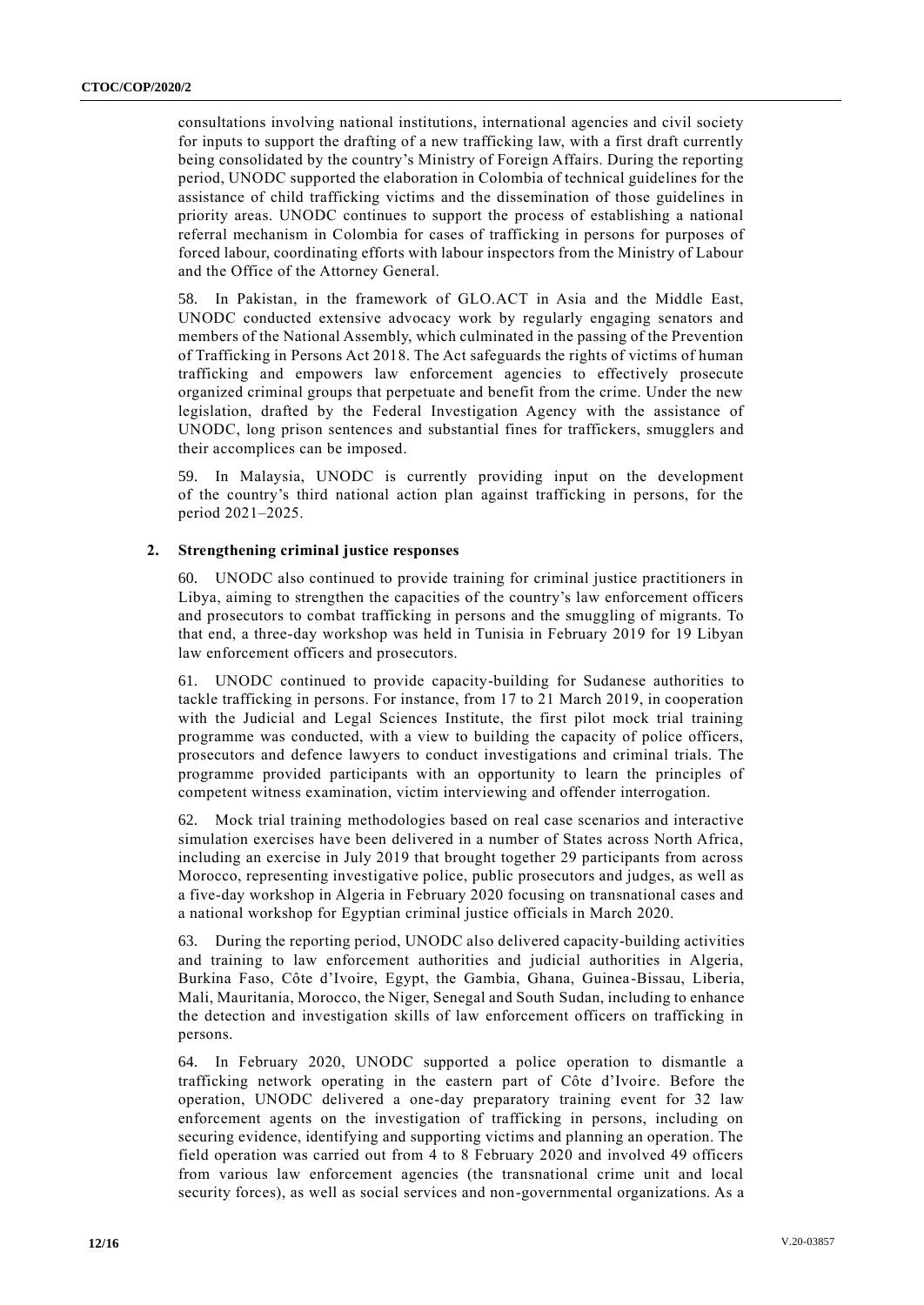result, 153 potential victims were identified, including 15 women (2 Ivorians and 13 Nigerians) who had been trafficked for sexual exploitation and 138 children (9 girls and 129 boys) who were victims of forced labour, domestic servitude and other forms of exploitation. Two presumed traffickers (1 Nigerian woman and 1 Ivorian man) were arrested by the police. Further to the police operation, guidelines and standard operating procedures were designed by UNODC for the law enforcement authorities in Côte d'Ivoire, the Gambia, Mali, the Niger and Senegal. The guidelines will allow law enforcement authorities to request support from UNODC in preparing and holding operational meetings and/or technical workshops.

65. In Malawi, UNODC supported the rescue of hundreds of trafficking victims. The Office established two inter-agency coordination bodies that identified 228 victims (including 46 victims identified by the Phalombe District Committee against Trafficking in Persons and 128 victims by the Mchinji District Committee against Trafficking in Persons). In March 2020, the Ministry of Homeland Security communicated to UNODC that Malawi would replicate those coordinating structures in the other 29 districts of the country.

66. Moreover, UNODC partnered with judicial and police training bodies in India and Sri Lanka to train nearly 100 judicial officers and 50 criminal justice officials using a mock trial methodology developed by the Office. In India, in collaboration with Chandigarh Judicial Academy, training was delivered to more than 50 judicial officers and 50 anti-human trafficking criminal justice actors from Rajasthan, including prosecutors and police officers from the Rajasthan State Legal Services Authority and the Rajasthan Police Academy. The training was delivered using a case-based courtroom simulation exercise to deliberate a case, developed on the basis of a real trafficking in persons case in India under various provisions of the Indian Penal Code and other relevant legislation. In Sri Lanka, UNODC partnered with the Judges Institute to deliver mock trial training to 36 judges (31 male, 5 female) using a case simulation scenario developed on the basis of a thoroughly analysed real trafficking in persons case file from Sri Lanka. As a result of the assistance provided by UNODC, the Judges Institute has expressed strong interest in further cooperation to embed this method into its training curricula.

67. In Malaysia, UNODC supported the creation of a joint trafficking in persons investigation task force established by the Ministry of Home Affairs. The mandate of the task force was extended for another three years in January 2019. Law enforcement authorities were trained in investigating trafficking in persons through a victim-centred and human rights-based approach.

68. Finally, in March 2019, UNODC supported the Plurinational State of Bolivia in strengthening the investigation and prosecution of the crime of trafficking in persons using a mock trial methodology to train national authorities as part of a training-of-trainers initiative. The event was attended by 105 officials from a multisectoral representation of relevant national institutions.

#### **3. Promoting international cooperation**

69. UNODC provided technical assistance and facilitated the negotiation and elaboration of bilateral judicial agreements, namely, on extradition, the transfer of sentenced persons and mutual legal assistance, between Italy and Mali and Italy and the Niger, to strengthen international cooperation on transnational crime, including on trafficking in persons and the smuggling of migrants. The two rounds of negotiations took place in Rome from 26 February to 1 March and from 2 to 5 July 2019.

70. Moreover, under the liaison magistrate initiative, UNODC is supporting the deployment of two Nigerian liaison magistrates – one to Italy and one to Spain – to strengthen international judicial cooperation between West African countries and European countries in cases of trafficking in persons, smuggling of migrants and other related crimes. The liaison magistrates act as an interface between the national central authorities of the deploying country and the host country, on the basis of article 18 of the Organized Crime Convention. By establishing a direct line of communication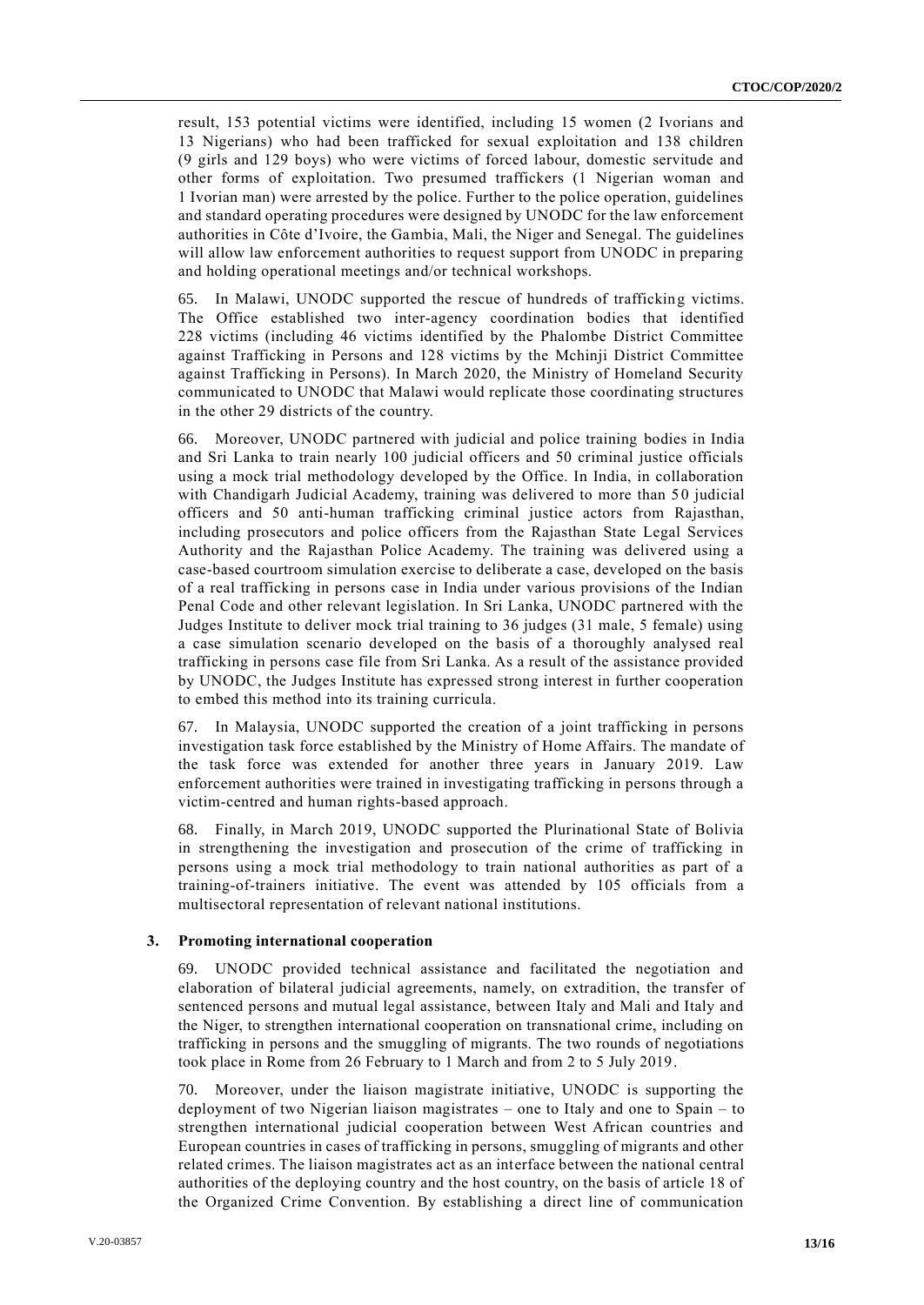between two central authorities, the liaison magistrates facilitate the mutual exchange of information and the transmission of requests for mutual legal assistance, provide legal advice and solicit prompt follow-up on cases. To date, the liaison magistrates have worked on 44 cases, with 35 rogatory and mutual legal assistance requests sent, multiple investigations opened and a suspect arrested in December 2019. Under the initiative, a liaison magistrate from the Niger is expected to be deployed in Italy in the fourth quarter of 2020.

71. In February 2020, UNODC, in cooperation with the Human Rights Department of the League of Arab States, organized a regional workshop in Cairo on national and regional efforts to combat trafficking in persons in the Arab region. The workshop was attended by 53 high-level officials and senior experts from 16 Arab Member States, as well as from regional and United Nations organizations and civil society organizations.

72. In November 2019, UNODC supported the organization of a regional forum for knowledge exchange and cooperation among national coordinating bodies to combat trafficking in persons and the smuggling of migrants along the central and western Mediterranean migration routes to enhance cooperation and coordination among national coordinating committees of different African countries, including through the exchange of knowledge, information and best practices.

73. In April 2019, UNODC organized a subregional meeting in Morocco of 28 government officials from Mali, Morocco and the Niger to enhance international judiciary and law enforcement cooperation on trafficking in persons and the smuggling of migrants and to promote the establishment of information exchange agreements. Also in Morocco, UNODC organized a regional training workshop on international cooperation and mutual legal assistance in October 2019 to strengthen the skills and capacities of participating criminal justice officials from Egypt, Libya, Tunisia, Algeria and Morocco to effectively collaborate in preventing and combating trafficking in persons and the smuggling of migrants and to discuss challenges related to international cooperation.

74. In the Americas, UNODC continues to support the Ibero-American Network of Specialized Prosecutors against Trafficking in Persons. In particular, UNODC supported the organization of a meeting from 19 to 21 February 2020 in Santa Cruz de la Sierra, Plurinational State of Bolivia, to improve the understanding of criminal phenomena in the region through the exchange of substantive information. As result of the meeting, a working group was created within the Network in 2020 in order to enhance the criminal justice response to trafficking in persons in the context of mixed migration. UNODC was invited to facilitate the operation of the working group through technical assistance provided under the Office's regional initiative against trafficking in persons, known as Transforming Alerts into Criminal Justice Responses to Combat Trafficking in Persons within Migration Flows (TRACK4TIP).

## **4. Data collection and research**

75. In the Sudan, UNODC continued to strengthen data collection and analysis efforts. For instance, from 4 to 6 February 2019, the Office organized a training workshop on data collection, analysis and reporting on trafficking in persons for relevant Sudanese authorities, in cooperation with the Judicial and Legal Sciences Institute. Training topics included the importance of flagging the source providing the information, the role of the focal points and ensuring the transparency of information by providing metadata. The participants also learned how to use the trafficking in persons cases investigated and reported by local authorities for the questionnaire and how to convert them into a database.

76. In the Niger, UNODC provided technical assistance for the design, development and implementation of a national system for collecting data and statistics on trafficking in persons and the smuggling of migrants. A first workshop on data-collection tools and methodologies was held in June 2019. Since January 2020, UNODC has been supporting the country's National Agency for the Fight against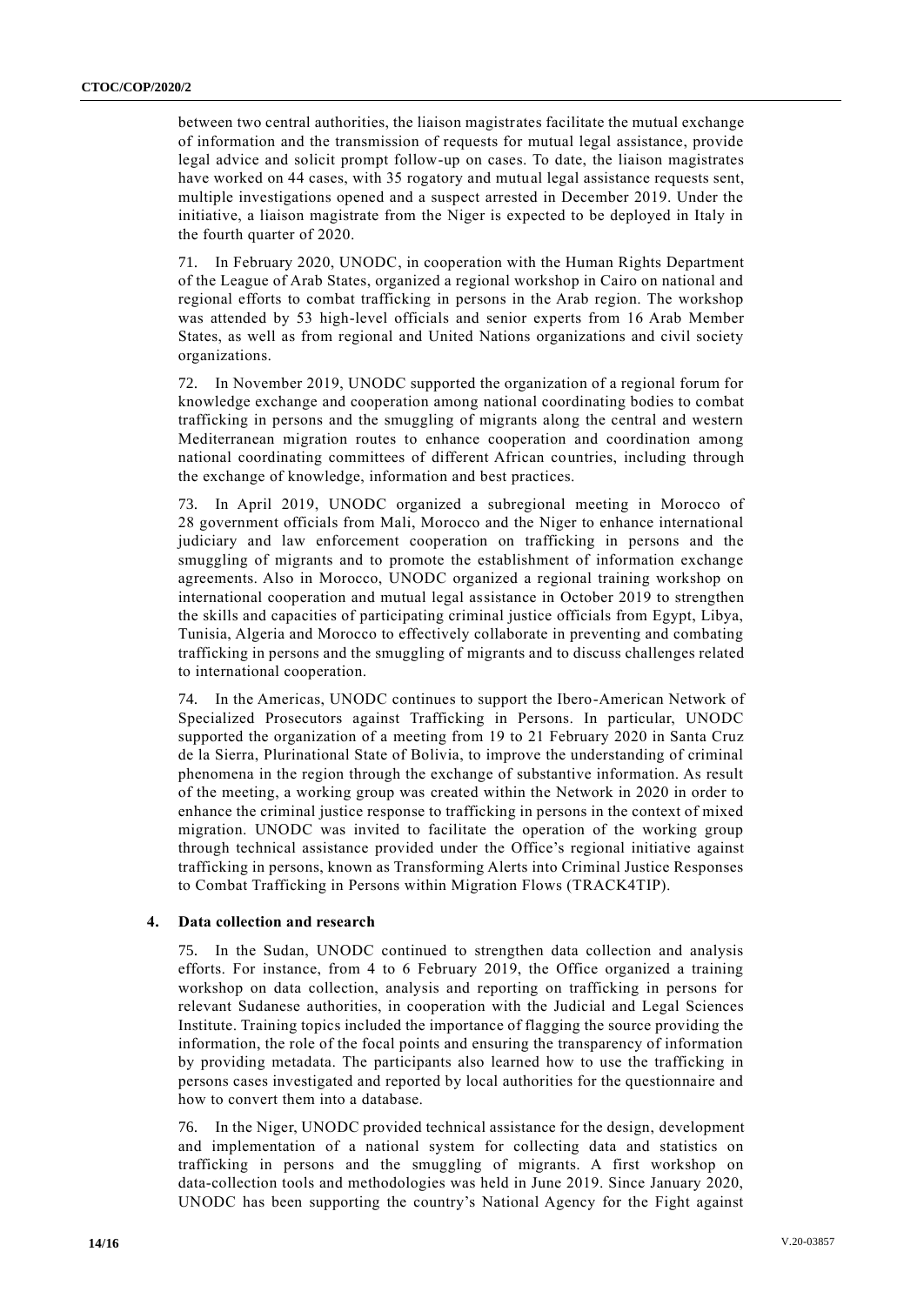Trafficking in Persons and Smuggling of Migrants through regular meetings with national and non-governmental actors, with the aim of raising awareness of the importance of data collection. A first consultation workshop on the main variables and indicators to be included in a national data-collection tool will take place in August 2020.

77. Through GLO.ACT in Asia and the Middle East, UNODC conducted a two-day training workshop in December 2019 on data collection, management, research and analytical skills for the Federal Investigation Agency and the Punjab police in Lahore, Pakistan. The Federal Investigation Agency, under its internal restructuring programme, had set up several anti-human trafficking cells earlier in 2019. The workshop provided an opportunity to support new staff working in those cells and to ensure that data are collected and analysed in a standardized manner.

#### **5. Crime prevention and awareness-raising**

78. Within the framework of the Blue Heart Campaign against Human Trafficking, and in line with the theme of the World Day against Trafficking in Persons in 2019, "Trafficking in persons: call your Government to action", UNODC assisted several countries of West Africa in raising awareness of trafficking in persons by organizing events for that purpose.

79. In Colombia, UNODC provided technical and financial support to the national prevention campaign #EsoEsCuento (#NotReal), led by the Office of the Attorney General, which has brought about a 166 per cent increase in the identification of cases in the areas where the campaign was conducted.

80. In Kyrgyzstan, UNODC, in the framework of GLO.ACT, partnered with the Government to carry out the "100 days against trafficking in persons" campaign for a second year. The campaign is led by youth leaders and youth organizations with the support of State agencies, focusing on building relationships between local government authorities and civil society. Based on the success of that approach, the GLO.ACT team in Pakistan adopted a similar model when planning a nationwide public awareness-raising campaign. The campaign has not only become a UNODC best practice, but also resulted in the adoption of a communication strategy by the Government of Kyrgyzstan.

# **6. Protection and support of victims**

81. In Malawi, police officers trained by UNODC rescued Nepalese victims in Lilongwe and Blantyre, carried out related investigations and coordinated with UNODC and social protection services to provide adequate assistance and support to the victims. In February 2019, the Malawi Police Service rescued three Nepalese women in Lilongwe who had allegedly been trafficked by Indian nationals. In November 2019, the Malawi Police Service also rescued six Nepalese men in Blantyre following an alert from the Anti-Human Trafficking Bureau of the Nepal Police. After the rescue, the police first responders applied the standard operating procedures and the national referral mechanism that had been launched with the support of UNODC in July 2019, to coordinate their action with social services and bring the presumed victims to safety in shelters before they returned home to Nepal. The operation was an example of well-coordinated action between police, prosecutors, social services and UNODC.

82. In June 2019, UNODC supported a national workshop on the development of a national referral mechanism in Algeria by providing a feasibility assessment and an outline of necessary requirements to establish such a mechanism to identify, support, protect and promote the rights of victims of trafficking.

83. In Egypt, in March 2020, UNODC collaborated with the National Coordinating Committee for Combating and Preventing Illegal Migration and Trafficking in Persons to organize a knowledge exchange workshop on the protection of victims of human trafficking and smuggled migrants. The workshop allowed for an exchange of